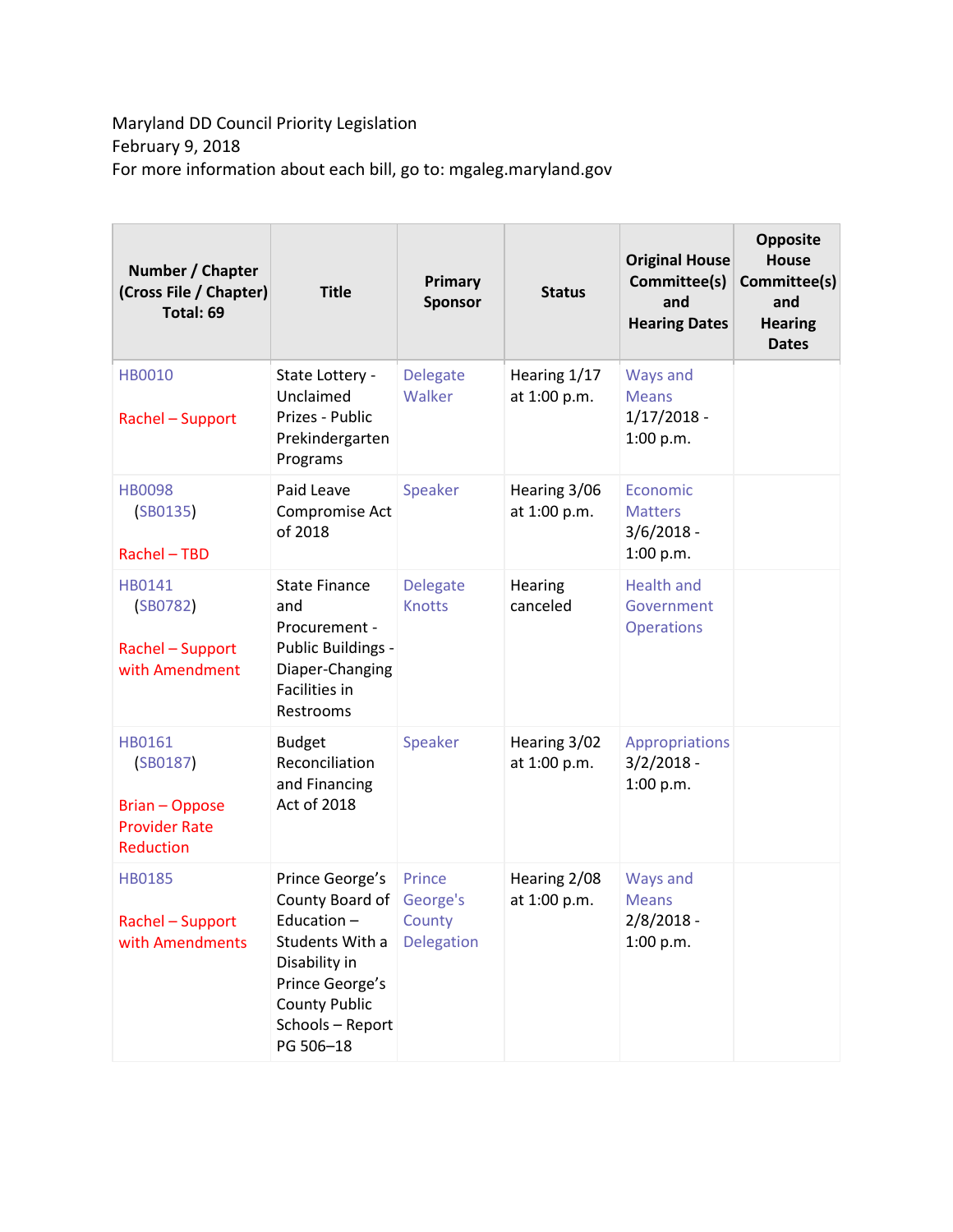| <b>HB0202</b><br>(SB0361)<br>Rachel - Oppose  | Criminal<br>Procedure -<br>Incompetency<br>and Criminal<br>Responsibility -<br>Court-Ordered<br>Medication                                               | <b>Delegate</b><br>Morhaim  | Hearing 1/30<br>at 1:00 p.m. | Judiciary<br>1/30/2018 -<br>1:00 p.m.                             |  |
|-----------------------------------------------|----------------------------------------------------------------------------------------------------------------------------------------------------------|-----------------------------|------------------------------|-------------------------------------------------------------------|--|
| <b>HB0228</b><br>Rachel - Oppose              | Child Care<br>Centers -<br>Definition of<br>Child Care                                                                                                   | Delegate Rey                | Hearing 2/08<br>at 1:00 p.m. | Ways and<br><b>Means</b><br>$2/8/2018 -$<br>1:00 p.m.             |  |
| <b>HB0287</b><br>(SB0461)<br>Rachel - Support | Selling or<br>Providing<br>Alcoholic<br>Beverages to<br><b>Individuals With</b><br>Intellectual<br>Disabilities and<br>Others - Repeal<br>of Prohibition | Delegate Frick Hearing 2/23 | at 1:00 p.m.                 | Economic<br><b>Matters</b><br>$2/23/2018 -$<br>1:00 p.m.          |  |
| <b>HB0293</b><br><b>Brian - Oppose</b>        | Vehicle Laws -<br>Mopeds and<br>Motor Scooters -<br>Protective<br>Headgear                                                                               | <b>Delegate</b><br>Wivell   | Hearing 2/08<br>at 1:00 p.m. | Environment<br>and<br>Transportation<br>$2/8/2018 -$<br>1:00 p.m. |  |
| <b>HB0366</b><br>Rachel - Oppose              | Education -<br><b>PARCC Testing -</b><br>Children With<br><b>Disabilities</b><br>(Ben's Rule)                                                            | Delegate Vogt Hearing 2/08  | at 1:00 p.m.                 | Ways and<br><b>Means</b><br>$2/8/2018 -$<br>1:00 p.m.             |  |
| HB0393<br>Rachel - Support                    | Elementary<br><b>School Students</b><br>- Daily Physical<br><b>Activity (Student</b><br>Health and<br>Fitness Act)                                       | <b>Delegate</b><br>Walker   | Hearing 2/08<br>at 1:00 p.m. | Ways and<br><b>Means</b><br>$2/8/2018 -$<br>1:00 p.m.             |  |
| <b>HB0430</b><br>(SB0379)<br>Rachel - Support | Education - Child Delegate<br>Care Subsidies -<br>Mandatory<br><b>Funding Levels</b>                                                                     | Jones                       | Hearing 2/13<br>at 1:00 p.m. | Appropriations<br>$2/13/2018 -$<br>1:00 p.m.                      |  |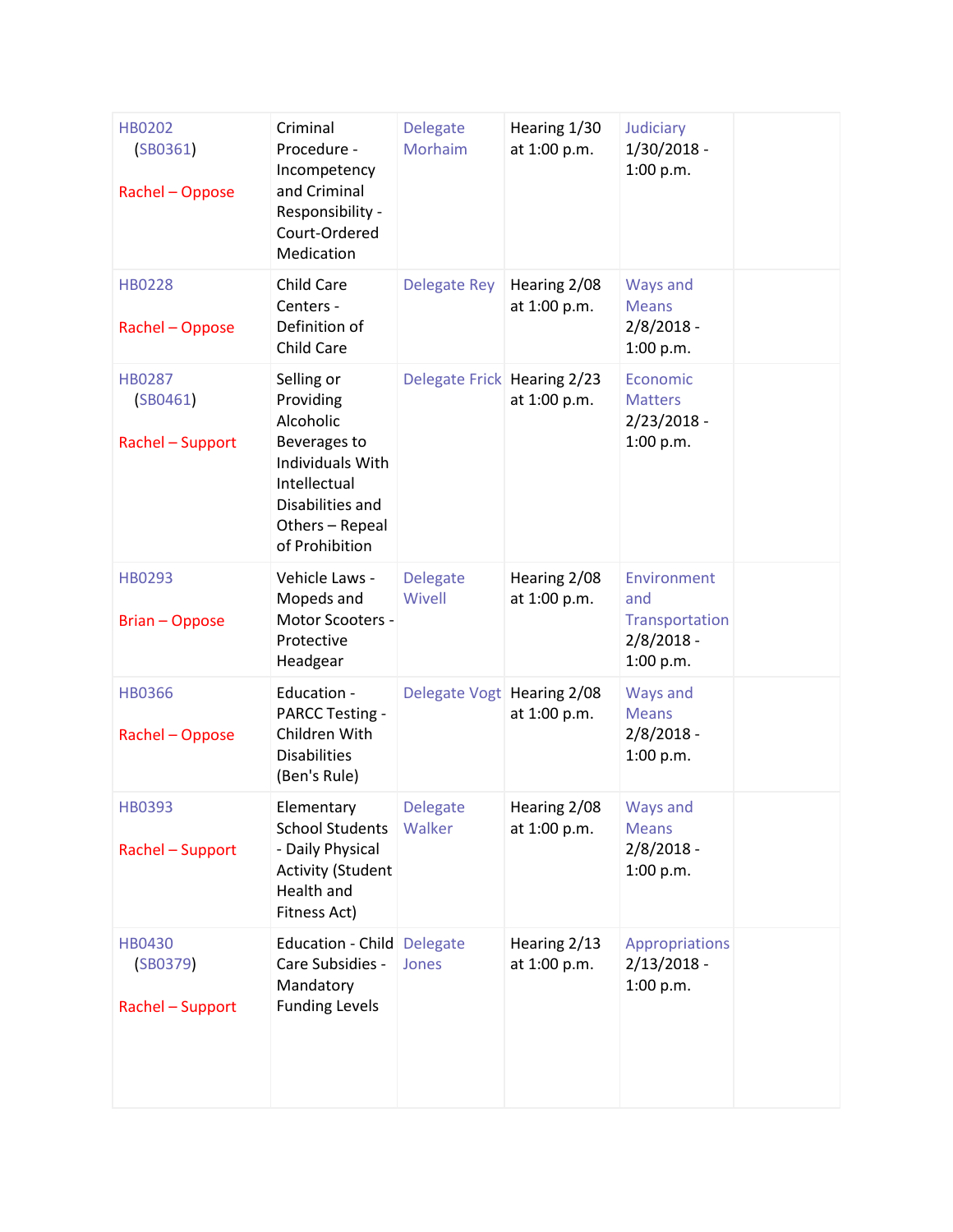| <b>HB0503</b><br>Rachel - Support                   | <b>State</b><br>Department of<br>Education -<br>Translation<br>Grant Program -<br>Established                                                     | <b>Delegate</b><br><b>Wilkins</b>   | Hearing 2/15<br>at 1:00 p.m. | Ways and<br><b>Means</b><br>$2/15/2018 -$<br>1:00 p.m.                             |  |
|-----------------------------------------------------|---------------------------------------------------------------------------------------------------------------------------------------------------|-------------------------------------|------------------------------|------------------------------------------------------------------------------------|--|
| <b>HB0547</b><br>(SB0373)<br>Rachel - Support       | Education -<br><b>Head Start</b><br>Program -<br>Annual<br>Appropriation                                                                          | <b>Delegate</b><br><b>Barron</b>    | Hearing 2/08<br>at 2:00 p.m. | Appropriations<br>$2/8/2018 -$<br>2:00 p.m.                                        |  |
| <b>HB0552</b><br>(SB0840)<br>Rachel - Support       | Youth Sports<br>Programs -<br><b>Concussion Risk</b><br>and<br>Management<br>Training -<br>Requirements                                           | <b>Delegate Hill</b>                | Hearing 2/15<br>at 1:00 p.m. | Ways and<br><b>Means</b><br>$2/15/2018 -$<br>1:00 p.m.                             |  |
| <b>HB0562</b><br>(SB0530)<br><b>Brian - Support</b> | Hospitals -<br>Patient's Bill of<br>Rights                                                                                                        | <b>Delegate</b><br>Young, K.        | Hearing 2/20<br>at 1:00 p.m. | <b>Health and</b><br>Government<br><b>Operations</b><br>$2/20/2018 -$<br>1:00 p.m. |  |
| <b>HB0580</b><br>(SB0250)<br><b>Brian-Support</b>   | Landlord and<br>Tenant -<br><b>Prohibited Lease</b><br>Provisions - Late<br><b>Fees for Tenants</b><br>Receiving<br>Government<br><b>Benefits</b> | <b>Delegate</b><br>Lafferty         | Hearing 2/13<br>at 1:00 p.m. | Environment<br>and<br>Transportation<br>$2/13/2018 -$<br>1:00 p.m.                 |  |
| <b>HB0664</b><br>(SB0543)<br><b>Brian-Support</b>   | Labor and<br>Employment -<br>Payment of the<br>Minimum Wage<br>Required (Fight<br>for Fifteen)                                                    | <b>Delegate</b><br><b>Hettleman</b> | Hearing 2/27<br>at 1:00 p.m. | Economic<br><b>Matters</b><br>$2/27/2018 -$<br>1:00 p.m.                           |  |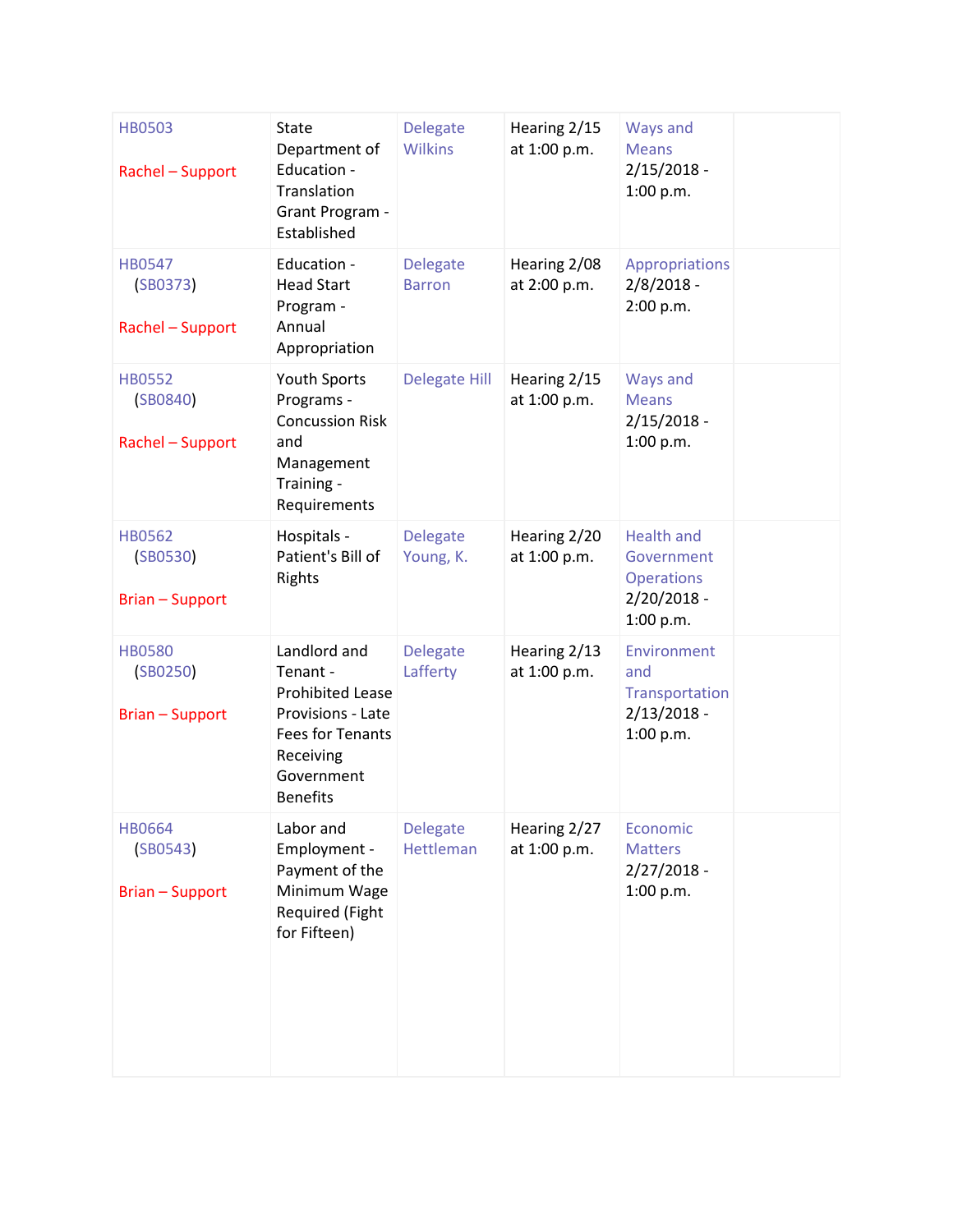| <b>HB0782</b><br>(SB0550)<br><b>Brian-Support</b>        | Maryland<br>Achieving a<br><b>Better Life</b><br>Experience<br>(ABLE) Program<br>- Death of a<br>Designated<br>Beneficiary             | <b>Delegate</b><br>Waldstreicher | Hearing 2/21<br>at 1:00 p.m.                                   | <b>Health and</b><br>Government<br><b>Operations</b><br>$2/21/2018 -$<br>1:00 p.m. |  |
|----------------------------------------------------------|----------------------------------------------------------------------------------------------------------------------------------------|----------------------------------|----------------------------------------------------------------|------------------------------------------------------------------------------------|--|
| <b>HB0851</b><br>Rachel - Support                        | Medicaid and<br>the Maryland<br>Children's<br><b>Health Program</b><br>- Home and<br>Community-<br><b>Based Providers</b><br>- Funding | <b>Delegate</b><br><b>Reznik</b> | <b>First Reading</b><br>Health and<br>Government<br>Operations | <b>Health and</b><br>Government<br><b>Operations</b>                               |  |
| <b>HB0879</b><br>(SB0544)<br>Rachel - Support            | Health<br>Occupations-<br>Advanced<br><b>Practice Dental</b><br>Hygiene                                                                | <b>Delegate</b><br>Cullison      | Hearing 2/21<br>at 1:00 p.m.                                   | <b>Health and</b><br>Government<br><b>Operations</b><br>$2/21/2018 -$<br>1:00 p.m. |  |
| HB0933<br><b>Brian - TBD</b>                             | Housing and<br>Community<br>Development -<br>Rental<br>Allowance<br>Program -<br>Eligibility                                           | <b>Delegate</b><br>Barnes, B.    | Hearing 2/20<br>at 1:00 p.m.                                   | Environment<br>and<br>Transportation<br>$2/20/2018 -$<br>1:00 p.m.                 |  |
| HB0941<br>Rachel - TBD                                   | Child Care<br>Subsidy Program<br>Unemployment<br>- Eligibility                                                                         | <b>Delegate</b><br>Queen         | <b>First Reading</b><br>Appropriations                         | Appropriations                                                                     |  |
| <b>HB0944</b><br>Brian - Letter of<br><b>Information</b> | First Responders<br>- Mandatory<br><b>Autism Training</b>                                                                              | <b>Delegate</b><br>Shoemaker     | Hearing 2/20<br>at 1:00 p.m.                                   | Judiciary<br>2/20/2018 -<br>1:00 p.m.                                              |  |
| <b>HB0966</b><br>Rachel - Oppose                         | Education-<br>Voluntary<br><b>Ethical Special</b><br>Education<br>Advocate<br>Certificate<br>Program                                   | <b>Delegate</b><br>Ebersole      | <b>First Reading</b><br>Ways and<br>Means                      | Ways and<br><b>Means</b>                                                           |  |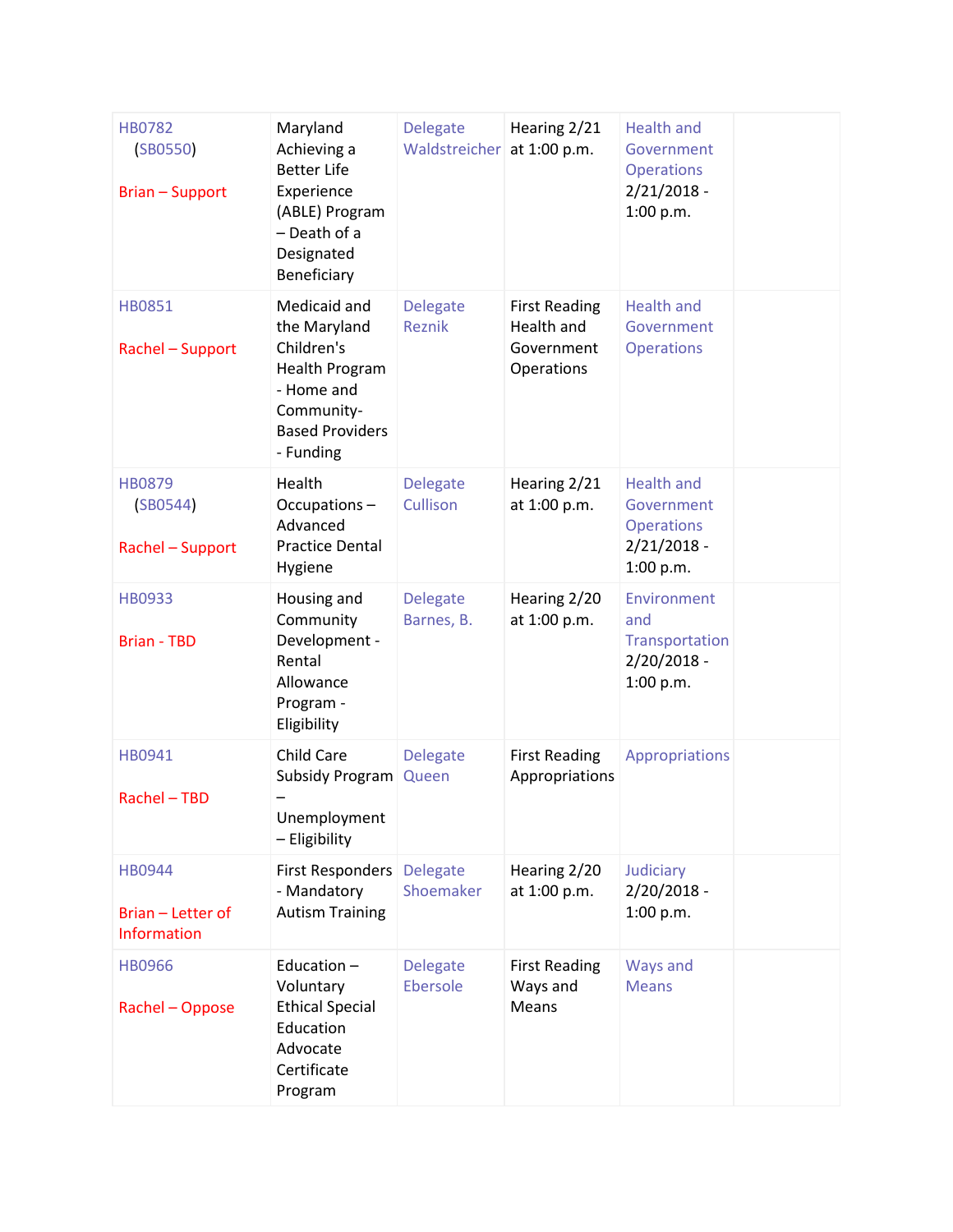| HB1064<br>(SB0937)<br><b>Brian-TBD</b>                    | Maryland<br>Medical<br>Assistance<br>Program -<br>Home- and<br>Community-<br><b>Based Waiver</b><br>Services -<br>Prohibition on<br>Denial | <b>Delegate</b><br>West              | <b>First Reading</b><br>Health and<br>Government<br>Operations | <b>Health and</b><br>Government<br><b>Operations</b> |  |
|-----------------------------------------------------------|--------------------------------------------------------------------------------------------------------------------------------------------|--------------------------------------|----------------------------------------------------------------|------------------------------------------------------|--|
| <b>HB1113</b><br>Rachel - Letter of<br><b>Information</b> | Maryland<br>Medical<br>Assistance<br>Program -<br>Services for<br>Children With<br>Prader-Willi<br>Syndrome                                | <b>Delegate</b><br><b>McMillan</b>   | <b>First Reading</b><br>Health and<br>Government<br>Operations | <b>Health and</b><br>Government<br><b>Operations</b> |  |
| <b>HB1206</b><br><b>Brian - Support</b>                   | Department of<br>Information<br>Technology -<br><b>Remote Access</b><br>Information<br>Program -<br>Establishment                          | <b>Delegate</b><br>Clippinger        | <b>First Reading</b><br>Health and<br>Government<br>Operations | <b>Health and</b><br>Government<br><b>Operations</b> |  |
| <b>HB1254</b><br>Rachel - TBD                             | Education -<br><b>School Discipline</b><br>- Guidelines and<br>Data Collection                                                             | <b>Delegate</b><br>Washington,<br>Α. | <b>First Reading</b><br>Ways and<br>Means                      | Ways and<br><b>Means</b>                             |  |
| <b>HB1280</b><br>(SB0660)<br>Rachel - Support             | Maryland<br>Medical<br>Assistance<br>Program - Rare<br>and Expensive<br>Case<br>Management<br>Program -<br>Waiver<br>Amendment             | <b>Delegate</b><br>Korman            | <b>First Reading</b><br>Health and<br>Government<br>Operations | <b>Health and</b><br>Government<br><b>Operations</b> |  |
| <b>HB1382</b><br>Rachel - TBD                             | Public Schools -<br>Student<br>Misconduct -<br>Parent or<br>Guardian<br>Liability                                                          | <b>Delegate</b><br>Long              | <b>First Reading</b><br>Ways and<br>Means                      | Ways and<br><b>Means</b>                             |  |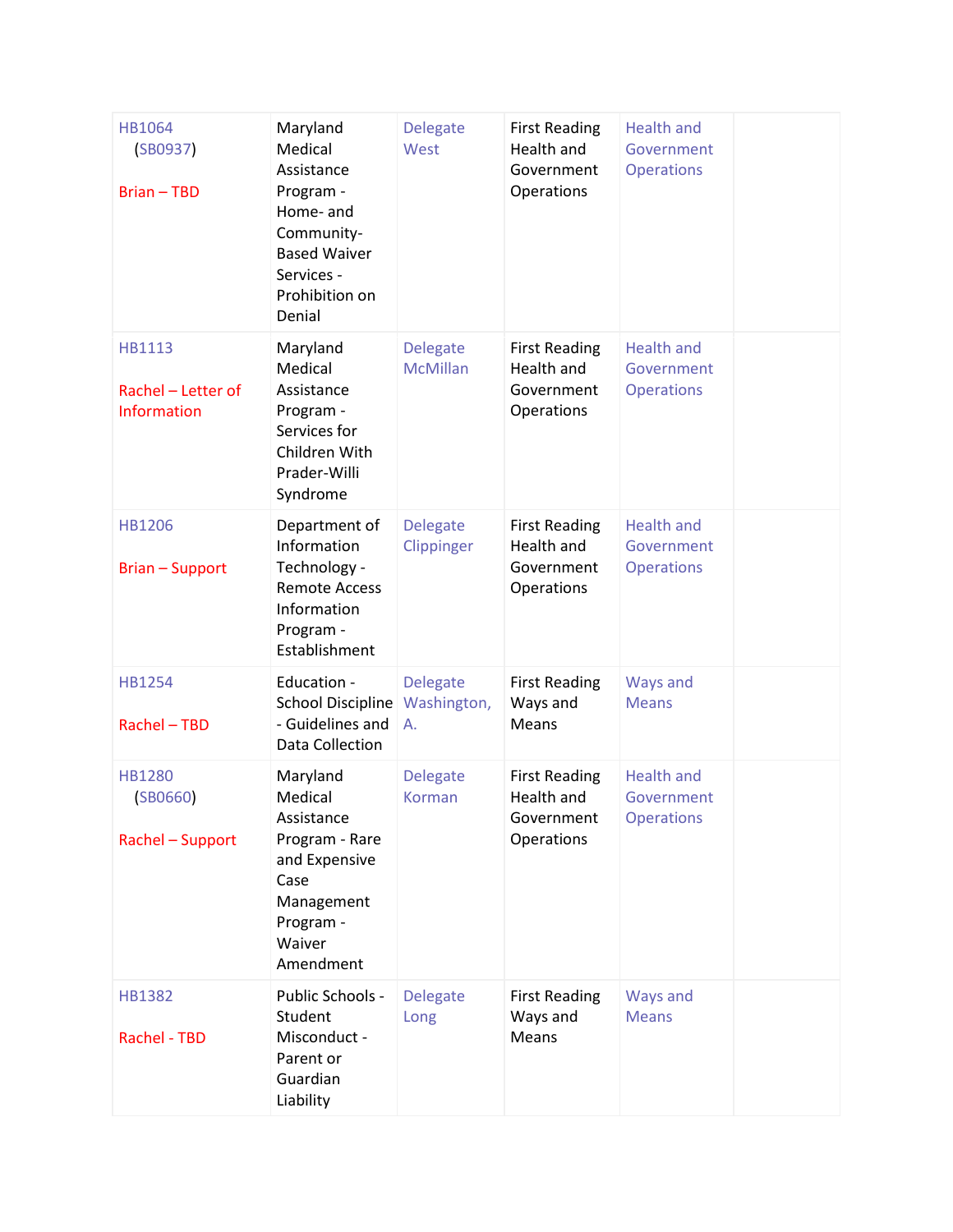| <b>HB1388</b><br>(SB0597)<br>Rachel - Support       | Community<br>Colleges -<br>Supplemental<br>Services and<br>Supports for<br><b>Students With</b><br><b>Disabilities</b><br><b>Grant Program</b>                   | <b>Delegate</b><br>Jones               | <b>First Reading</b><br>Ways and<br>Means and<br>Appropriations | <b>Ways and</b><br><b>Means</b><br>Appropriations    |  |
|-----------------------------------------------------|------------------------------------------------------------------------------------------------------------------------------------------------------------------|----------------------------------------|-----------------------------------------------------------------|------------------------------------------------------|--|
| HB1394<br>(SB0936)<br><b>Brian - Oppose</b>         | Developmental<br><b>Disabilities</b><br>Administration-<br>Community-<br><b>Based</b><br>Residential<br>Programs-<br>Definition of<br>Alternative<br>Living Unit | <b>Delegate</b><br>Arentz              | <b>First Reading</b><br>Health and<br>Government<br>Operations  | <b>Health and</b><br>Government<br><b>Operations</b> |  |
| <b>HB1457</b><br>Rachel - Support<br>with Amendment | Higher<br>Education-<br>Students With a<br><b>Chronic Health</b><br>Condition-<br>Reporting<br>Requirements                                                      | <b>Delegate</b><br>Miller, A.          | <b>First Reading</b><br>Appropriations                          | <b>Appropriations</b>                                |  |
| HB1476<br>Rachel - Support                          | Education -<br>Supplemental<br>Prekindergarten<br>Grant - Eligibility                                                                                            | <b>Delegate</b><br>Valentino-<br>Smith | <b>First Reading</b><br>Ways and<br>Means                       | <b>Ways and</b><br><b>Means</b>                      |  |
| HB1483<br>Rachel - TBD                              | Duties of a<br>Guardian of the<br>Person-<br>Petition for<br>Visitation                                                                                          | <b>Delegate</b><br>Saab                | <b>First Reading</b><br>Health and<br>Government<br>Operations  | <b>Health and</b><br>Government<br><b>Operations</b> |  |
| HB1488<br>Rachel - TBD                              | Public Schools -<br>School Discipline<br>- Training<br>Practices                                                                                                 | <b>Delegate</b><br>Washington,<br>А.   | <b>First Reading</b><br>Ways and<br>Means                       | Ways and<br><b>Means</b>                             |  |
| HB1489<br>Rachel - Support IF<br>Amended            | <b>Education - Due</b><br>Process Hearings Shoemaker<br>for Children<br><b>With Disabilities</b><br>- Burden of<br>Proof                                         | <b>Delegate</b>                        | <b>First Reading</b><br>Ways and<br>Means                       | Ways and<br><b>Means</b>                             |  |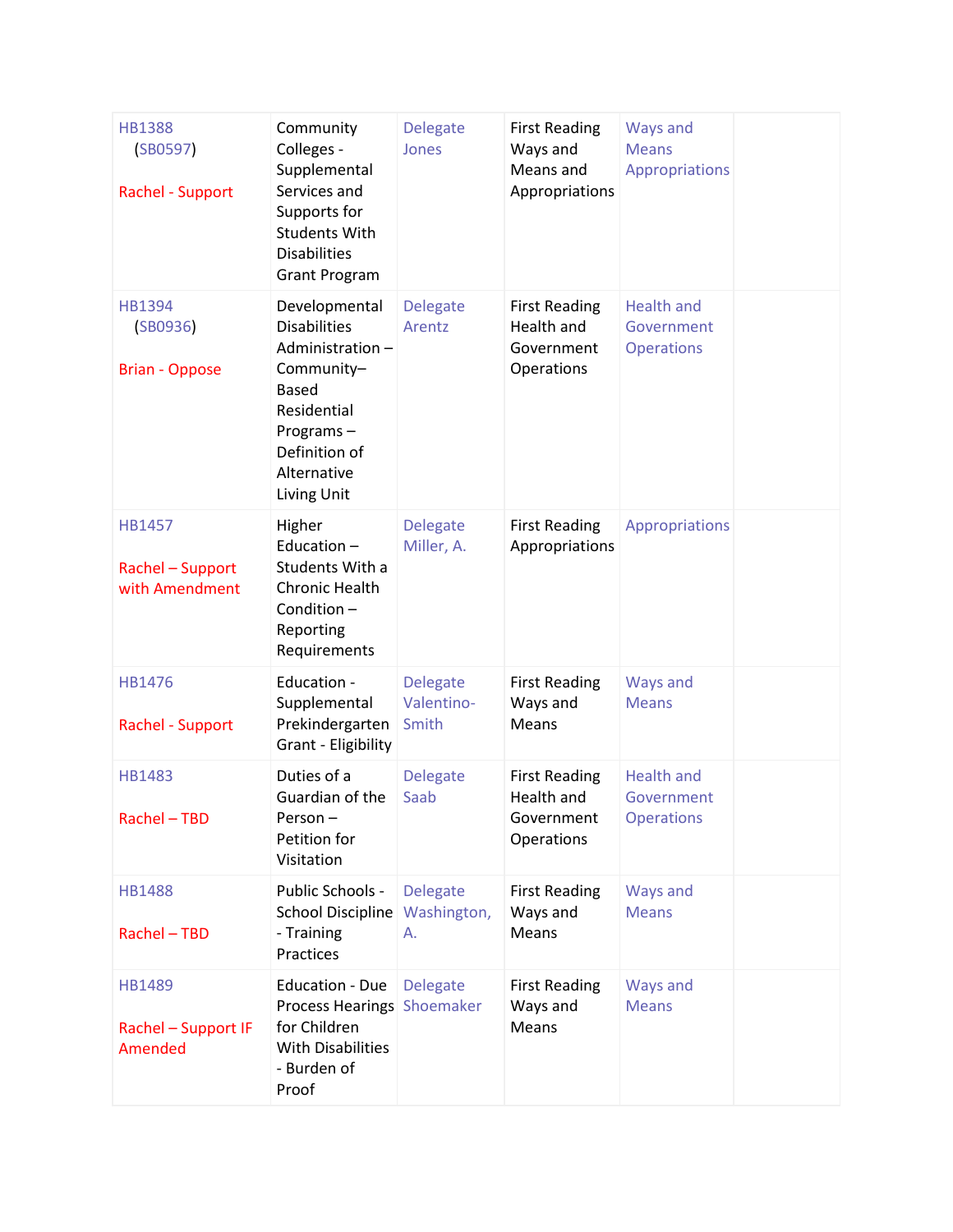| <b>HB1516</b><br>(SB1002)<br>Rachel - TBD     | Public Health -<br>Healthy<br>Maryland<br>Program -<br>Establishment<br>(Healthy<br>Maryland Act of<br>2018)                   | <b>Delegate</b><br><b>Barron</b>  | <b>First Reading</b><br>Health and<br>Government<br>Operations | <b>Health and</b><br>Government<br><b>Operations</b> |  |
|-----------------------------------------------|--------------------------------------------------------------------------------------------------------------------------------|-----------------------------------|----------------------------------------------------------------|------------------------------------------------------|--|
| <b>HB1533</b><br>Rachel - TBD                 | Students With a<br>Disability - Brain<br><b>Injury Screening</b><br>- Evaluation for<br>Individualized<br>Education<br>Program | <b>Delegate</b><br>Flanagan       | <b>First Reading</b><br>Ways and<br>Means                      | Ways and<br><b>Means</b>                             |  |
| <b>HB1563</b><br>Rachel - Oppose              | Election Law -<br>Qualification of<br>Voters - Proof of<br>Identity                                                            | <b>Delegate</b><br>Parrott        | <b>First Reading</b><br>Ways and<br>Means                      | <b>Ways and</b><br><b>Means</b>                      |  |
| <b>HB1565</b><br>(SB1060)<br>Rachel - Support | Nonpublic<br>Elementary and<br>Secondary<br>Schools -<br>Discrimination -<br>Prohibition                                       | <b>Delegate</b><br><b>McCray</b>  | <b>First Reading</b><br>Ways and<br>Means                      | <b>Ways and</b><br><b>Means</b>                      |  |
| <b>HB1577</b><br>Rachel - TBD                 | <b>Human Services</b><br>- Family<br>Navigation<br>Services -<br>Provision and<br>Funding                                      | Delegate Lam                      | <b>First Reading</b><br>Appropriations                         | Appropriations                                       |  |
| HB1601<br>Rachel - TBD                        | <b>State</b><br>Department of<br>Education -<br>Trauma-<br>Informed<br>Schools<br>Initiative,<br>Program, and<br>Fund          | <b>Delegate</b><br><b>Wilkins</b> | <b>First Reading</b><br>Ways and<br>Means                      | Ways and<br><b>Means</b>                             |  |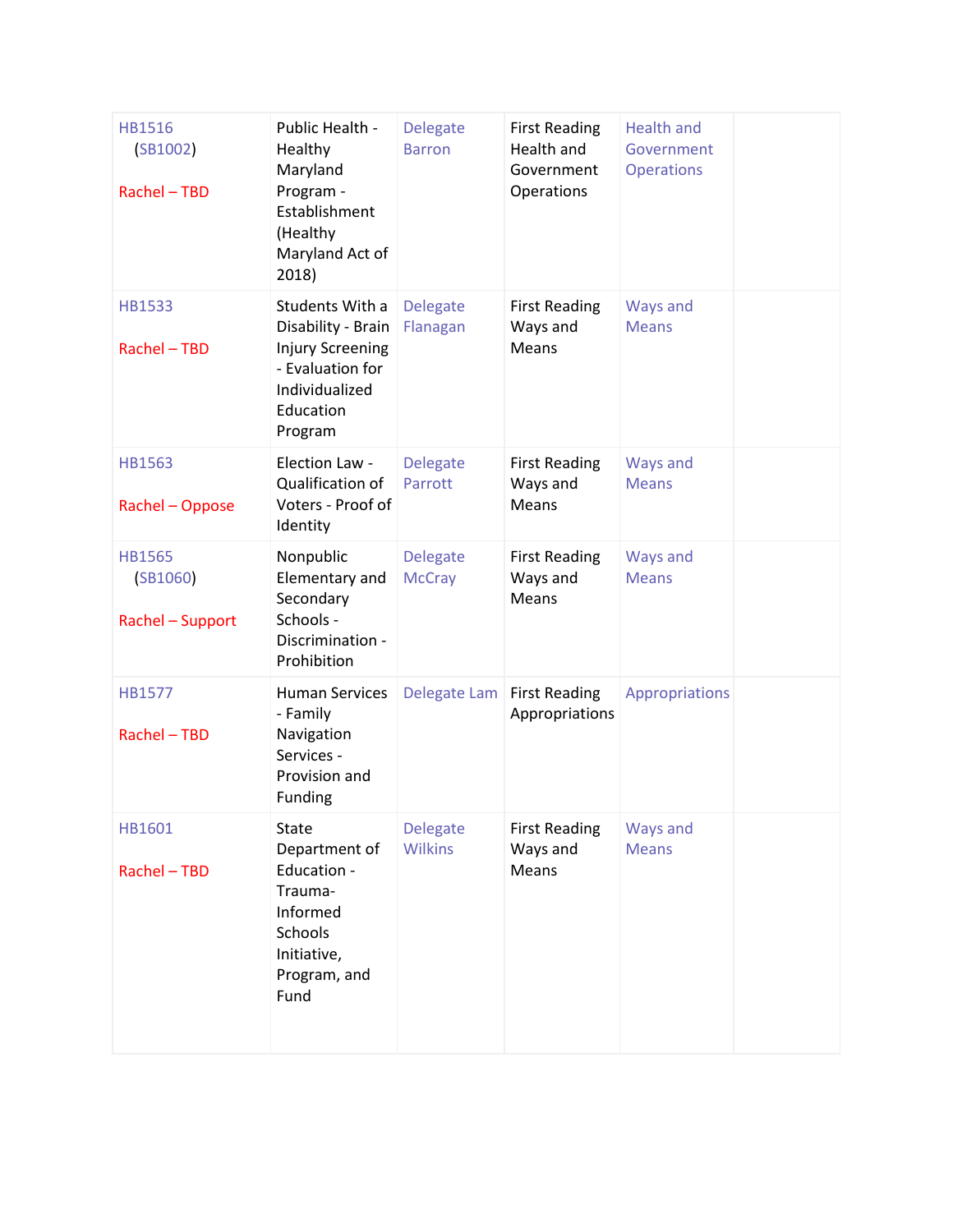| <b>HB1618</b><br>(SB0939)<br><b>Brian - TBD</b>                                         | Community-<br><b>Based Services</b><br>Waivers and<br><b>State Disabilities</b><br>Plan -<br>Alterations<br>(Maryland<br>Disabilities Act)        | <b>Delegate</b><br><b>Morales</b> | <b>First Reading</b><br>Health and<br>Government<br>Operations    | <b>Health and</b><br>Government<br><b>Operations</b>               |  |
|-----------------------------------------------------------------------------------------|---------------------------------------------------------------------------------------------------------------------------------------------------|-----------------------------------|-------------------------------------------------------------------|--------------------------------------------------------------------|--|
| SB0135<br>(HB0098)<br>Rachel - TBD                                                      | Paid Leave<br>Compromise Act<br>of 2018                                                                                                           | President                         | <b>First Reading</b><br>Finance                                   | <b>Finance</b>                                                     |  |
| SB0187<br>(HB0161)<br><b>Brian - Oppose</b><br><b>Provider Rate</b><br><b>Reduction</b> | <b>Budget</b><br>Reconciliation<br>and Financing<br>Act of 2018                                                                                   | President                         | Hearing 2/28<br>at 1:00 p.m.                                      | <b>Budget and</b><br><b>Taxation</b><br>$2/28/2018 -$<br>1:00 p.m. |  |
| SB0214<br>Rachel - TBD                                                                  | Task Force to<br><b>Study the Need</b><br>for Enhanced<br>Monitoring of<br><b>Guardians of</b><br>Vulnerable<br>Adults                            | Senator<br><b>Kelley</b>          | Unfavorable<br>Report by<br>Judicial<br>Proceedings;<br>Withdrawn | <b>Judicial</b><br>Proceedings                                     |  |
| <b>SB0250</b><br>(HB0580)<br><b>Brian - Support</b>                                     | Landlord and<br>Tenant -<br><b>Prohibited Lease</b><br>Provisions - Late<br><b>Fees for Tenants</b><br>Receiving<br>Government<br><b>Benefits</b> | Senator<br><b>Kelley</b>          | Hearing 1/31<br>at 2:00 p.m.                                      | <b>Judicial</b><br>Proceedings<br>$1/31/2018 -$<br>2:00 p.m.       |  |
| SB0284<br>Rachel - Support                                                              | Maryland<br>Medical<br>Assistance<br>Program -<br><b>Dental Coverage</b><br>for Adults                                                            | Senator<br>Middleton              | Hearing 2/07<br>at 1:00 p.m.                                      | <b>Finance</b><br>$2/7/2018 -$<br>1:00 p.m.                        |  |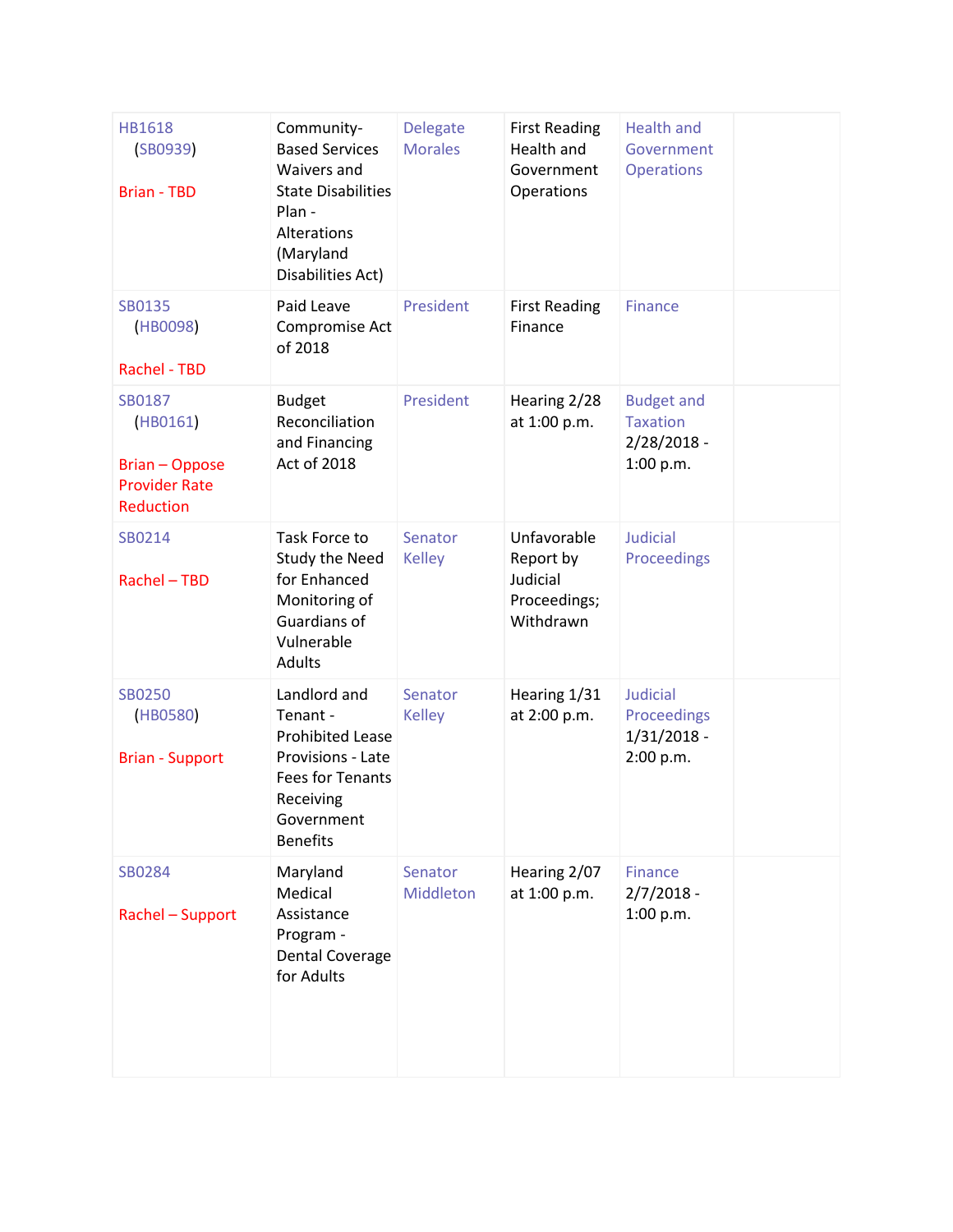| SB0361<br>(HB0202)<br>Rachel - Oppose         | Criminal<br>Procedure -<br>Incompetency<br>and Criminal<br>Responsibility -<br>Court-Ordered<br>Medication                                               | Senator<br>Ready         | Hearing 2/07<br>at 1:00 p.m. | <b>Judicial</b><br>Proceedings<br>$2/7/2018 -$<br>1:00 p.m.                                |  |
|-----------------------------------------------|----------------------------------------------------------------------------------------------------------------------------------------------------------|--------------------------|------------------------------|--------------------------------------------------------------------------------------------|--|
| <b>SB0373</b><br>(HB0547)<br>Rachel - Support | Education -<br><b>Head Start</b><br>Program -<br>Annual<br>Appropriation                                                                                 | Senator<br>Currie        | Hearing 2/07<br>at 1:00 p.m. | <b>Budget and</b><br><b>Taxation</b><br>$2/7/2018 -$<br>1:00 p.m.                          |  |
| <b>SB0379</b><br>(HB0430)<br>Rachel - Support | Education - Child Senator King<br>Care Subsidies -<br>Mandatory<br><b>Funding Levels</b>                                                                 |                          | Hearing 2/14<br>at 1:00 p.m. | <b>Budget and</b><br><b>Taxation</b><br>$2/14/2018 -$<br>1:00 p.m.                         |  |
| SB0439<br><b>Brian - Oppose</b>               | Vehicle Laws -<br>Protective<br>Headgear<br>Requirement for<br>Motorcycle<br>Riders -<br>Exception                                                       | Senator<br><b>Norman</b> | Hearing 2/06<br>at 1:00 p.m. | <b>Judicial</b><br>Proceedings<br>$2/6/2018 -$<br>1:00 p.m.                                |  |
| SB0461<br>(HB0287)<br>Rachel - Support        | Selling or<br>Providing<br>Alcoholic<br>Beverages to<br><b>Individuals With</b><br>Intellectual<br>Disabilities and<br>Others - Repeal<br>of Prohibition | Senator<br>Zucker        | Hearing 2/23<br>at 1:00 p.m. | Education,<br>Health, and<br>Environmental<br><b>Affairs</b><br>$2/23/2018 -$<br>1:00 p.m. |  |
| <b>SB0530</b><br>(HB0562)<br>Brian - Support  | Hospitals -<br>Patient's Bill of<br>Rights                                                                                                               | Senator<br>Young         | Hearing 2/15<br>at 1:00 p.m. | <b>Finance</b><br>$2/15/2018 -$<br>1:00 p.m.                                               |  |
| SB0543<br>(HB0664)<br><b>Brian - Support</b>  | Labor and<br>Employment -<br>Payment of the<br>Minimum Wage<br><b>Required (Fight</b><br>for Fifteen)                                                    | Senator<br>Madaleno      | Hearing 3/08<br>at 1:00 p.m. | Finance<br>$3/8/2018 -$<br>1:00 p.m.                                                       |  |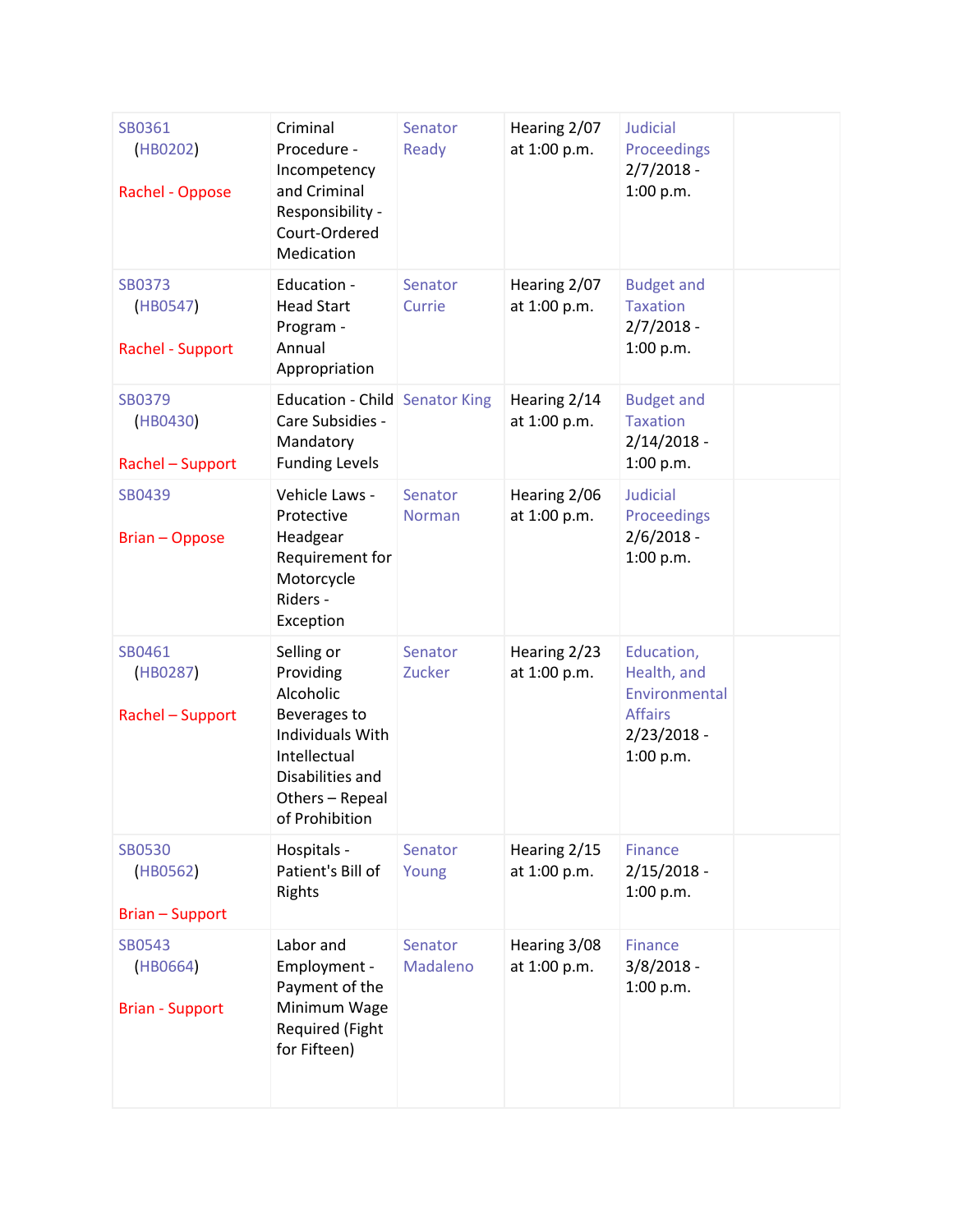| SB0544<br>(HB0879)<br>Rachel - Support                          | Health<br>Occupations -<br>Advanced<br><b>Practice Dental</b><br>Hygiene                                                                      | Senator<br>Conway           | Hearing 2/15<br>at 1:00 p.m. | Education,<br>Health, and<br>Environmental<br><b>Affairs</b><br>$2/15/2018 -$<br>1:00 p.m. |  |
|-----------------------------------------------------------------|-----------------------------------------------------------------------------------------------------------------------------------------------|-----------------------------|------------------------------|--------------------------------------------------------------------------------------------|--|
| <b>SB0550</b><br>(HB0782)<br><b>Brian - Support</b>             | Maryland<br>Achieving a<br><b>Better Life</b><br>Experience<br>(ABLE) Program<br>- Death of a<br>Designated<br>Beneficiary                    | Senator<br>Zucker           | Hearing 2/21<br>at 1:00 p.m. | <b>Budget and</b><br><b>Taxation</b><br>$2/21/2018 -$<br>1:00 p.m.                         |  |
| SB0597<br>(HB1388)<br>Rachel - Support                          | Community<br>Colleges-<br>Supplemental<br>Services and<br>Supports for<br><b>Students With</b><br><b>Disabilities</b><br><b>Grant Program</b> | <b>Senator King</b>         | Hearing 2/21<br>at 1:00 p.m. | Education,<br>Health, and<br>Environmental<br><b>Affairs</b><br>$2/21/2018 -$<br>1:00 p.m. |  |
| <b>SB0660</b><br>(HB1280)<br>Rachel - Support                   | Maryland<br>Medical<br>Assistance<br>Program - Rare<br>and Expensive<br>Case<br>Management<br>Program -<br>Waiver<br>Amendment                | <b>Senator Lee</b>          | Hearing 3/07<br>at 1:00 p.m. | Finance<br>$3/7/2018 -$<br>1:00 p.m.                                                       |  |
| <b>SB0782</b><br>(HB0141)<br>Rachel - Support<br>with Amendment | <b>State Finance</b><br>and<br>Procurement -<br>Public Buildings -<br>Diaper-Changing<br>Facilities in<br>Restrooms                           | Senator Muse   Hearing 2/27 | at 1:00 p.m.                 | Education,<br>Health, and<br>Environmental<br><b>Affairs</b><br>$2/27/2018 -$<br>1:00 p.m. |  |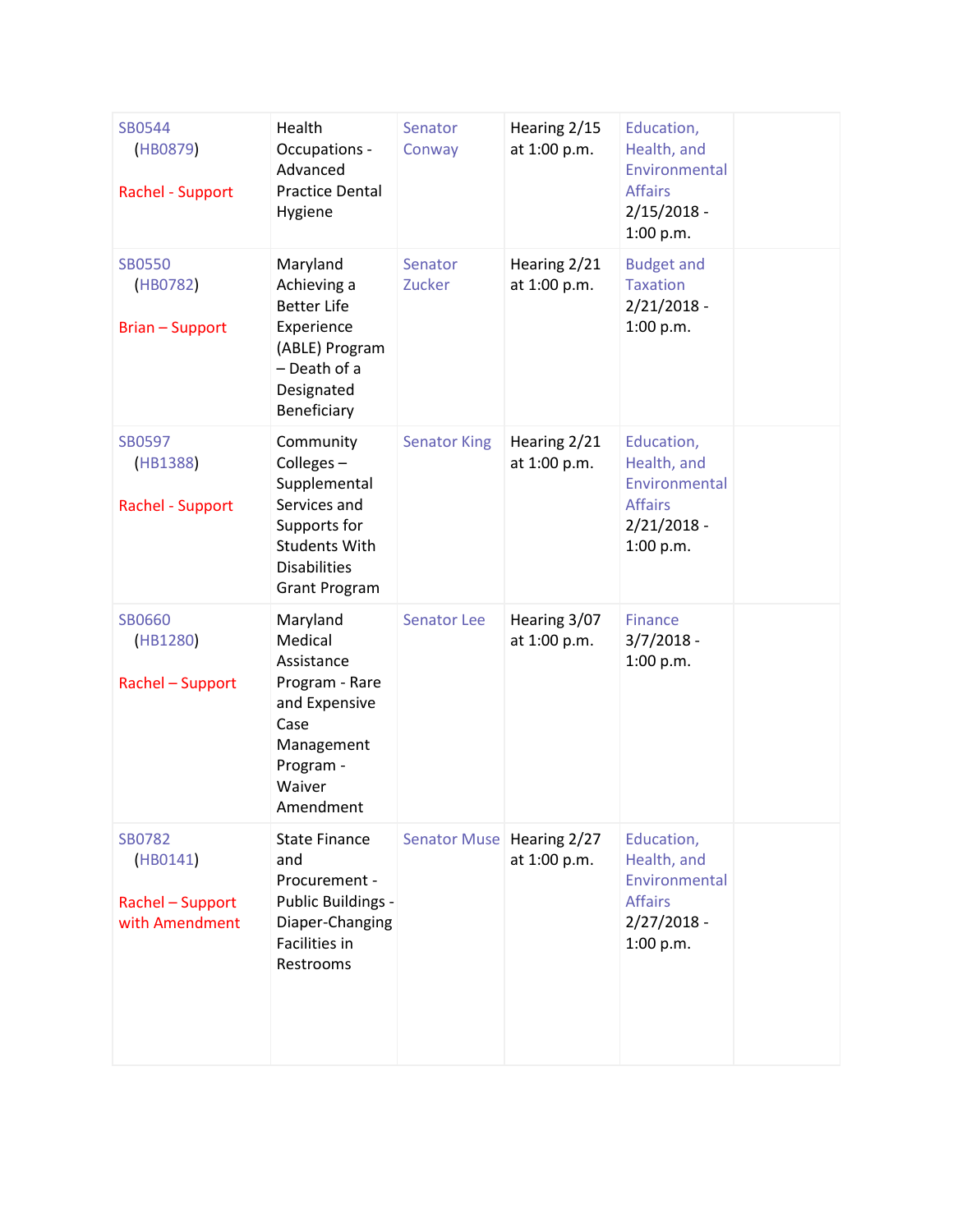| SB0840<br>(HB0552)<br>Rachel - Support | Youth Sports<br>Programs -<br><b>Concussion Risk</b><br>and<br>Management<br>Training -<br>Requirements                                                          | Senator Smith Hearing 2/28 | at 1:00 p.m.<br>(Education,<br>Health, and<br>Environmental<br>Affairs) | Education,<br>Health, and<br>Environmental<br><b>Affairs</b><br>$2/28/2018 -$<br>1:00 p.m.<br><b>Finance</b> |  |
|----------------------------------------|------------------------------------------------------------------------------------------------------------------------------------------------------------------|----------------------------|-------------------------------------------------------------------------|--------------------------------------------------------------------------------------------------------------|--|
| SB0936<br>(HB1394)<br>Brian - Oppose   | Developmental<br><b>Disabilities</b><br>Administration-<br>Community-<br><b>Based</b><br>Residential<br>Programs-<br>Definition of<br>Alternative<br>Living Unit | Senator<br>Hershey         | Hearing 3/07<br>at 1:00 p.m.                                            | Finance<br>$3/7/2018 -$<br>1:00 p.m.                                                                         |  |
| SB0937<br>(HB1064)<br><b>Brian-TBD</b> | Maryland<br>Medical<br>Assistance<br>Program -<br>Home- and<br>Community-<br><b>Based Waiver</b><br>Services -<br>Prohibition on<br>Denial                       | Senator<br><b>Kelley</b>   | Hearing 3/07<br>at 1:00 p.m.                                            | Finance<br>$3/7/2018 -$<br>1:00 p.m.                                                                         |  |
| SB0939<br>(HB1618)<br><b>Brian-TBD</b> | Community-<br><b>Based Services</b><br><b>Waivers and</b><br><b>State Disabilities</b><br>Plan -<br>Alterations<br>(Maryland<br>Disabilities Act)                | Senator<br><b>Kelley</b>   | Hearing 3/01<br>at 1:00 p.m.                                            | <b>Finance</b><br>$3/1/2018 -$<br>1:00 p.m.                                                                  |  |
| SB1002<br>(HB1516)<br>Rachel - TBD     | Public Health -<br>Healthy<br>Maryland<br>Program -<br>Establishment<br>(Healthy<br>Maryland Act of<br>2018)                                                     | Senator<br>Pinsky          | Hearing 3/07<br>at 1:00 p.m.                                            | Finance<br>$3/7/2018 -$<br>1:00 p.m.                                                                         |  |